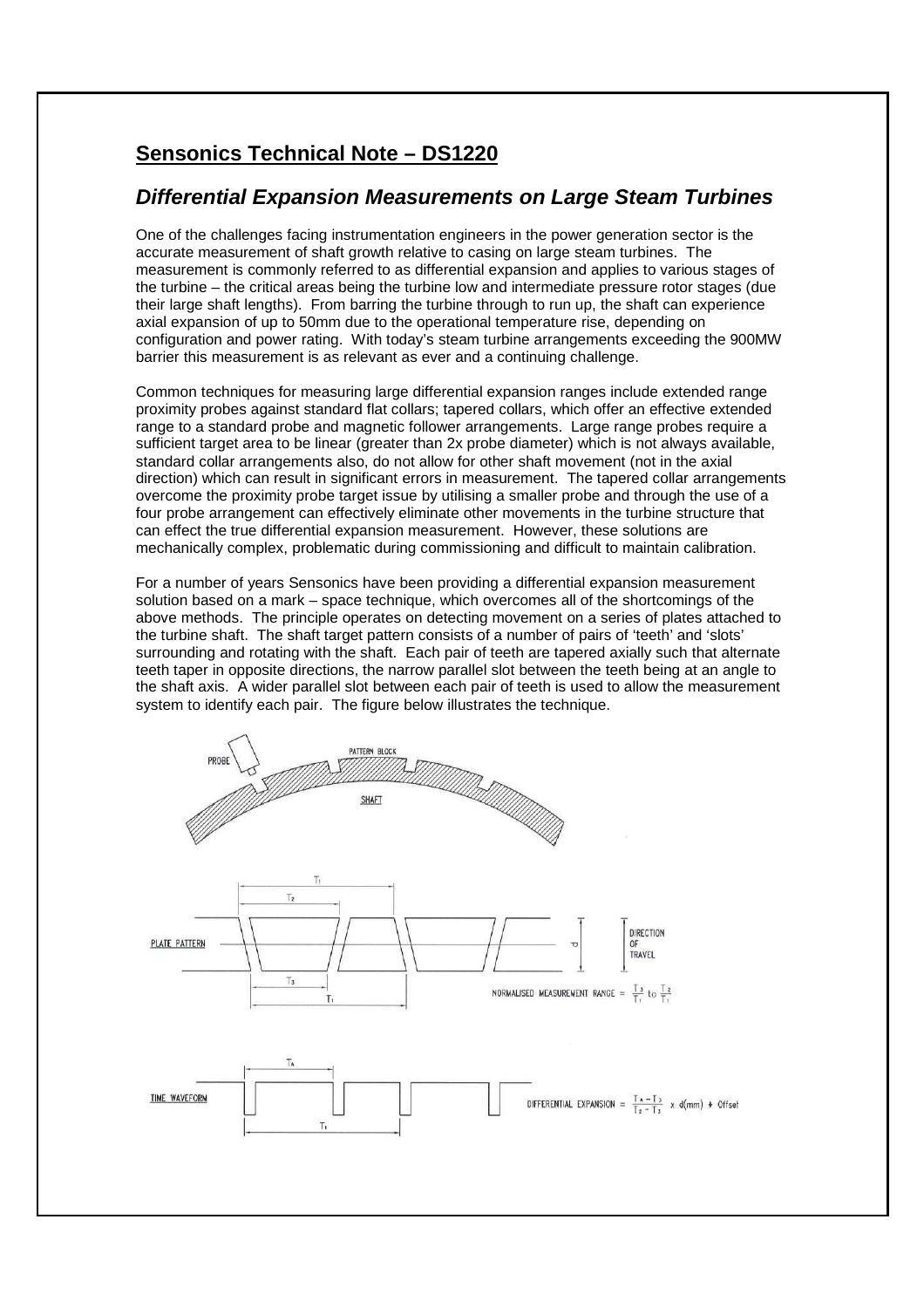The technique operates on measuring pulse widths and detecting changes in the patterns to determine the differential expansion of the shaft. A standard speed probe can be utilised for the pulse measurement and with appropriate signal processing, changes in the probe gap across the measuring range have no effect on accuracy, since it is the shaft transitions that are measured. Therefore the measurement provides a true differential expansion reading and requires no further allowances for movement in the non-axial direction.

The technique has no real limit on the measurement range, being restricted only by the plate dimensions. During commissioning a normalised range is calculated by moving the probe across the required measurement window - determining the pulse width ratio at each extreme ( $T_2$  and  $T_3$ ) with respect to d). The true differential expansion reading can then be determined from the given formula.





Sensonics produce a specific measurement module as part of the 'Sentry' Turbine Supervisory Equipment Series to carry out the necessary signal processing and to assist with the commissioning activity. The MO8612 utilises a self-tracking threshold technique to ensure signal pulses are measured at the optimum position within the pulse height independent of the proximity probe gap. Specific plate patterns can be selected depending on application through the software interface and custom patterns created if required. It is usual to implement a number a plates around the shaft, the module makes multiple measurements per revolution and minimises 'plate wobble' through the implementation of averaging algorithms.



'Sentry' API670 Turbine Supervisory Equipment Series

While it is usual to implement a number of chevron patterns around the shaft, reality is quite different. From experience the quantity can vary from one set of plates to many - depending on the turbine engineer's preference. If an uneven distribution is selected it is important the overall balance of the rotating shaft is maintained, with the addition of opposing weights if necessary.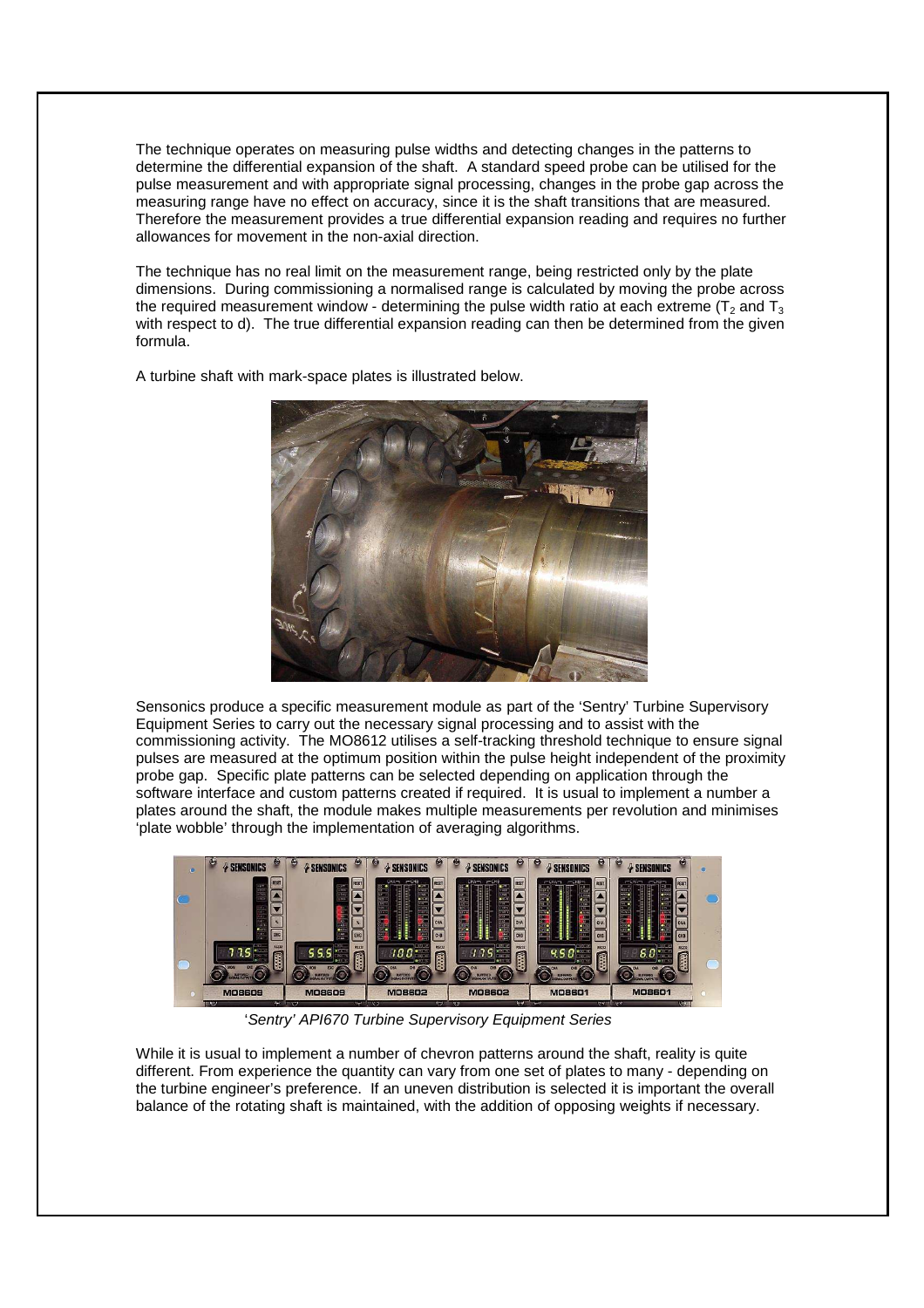Didcot A Power Station in the UK has been successfully utilising this differential expansion technique since the mid - 1980's when the original GEC Elliot supervisory equipment dating from the mid 1960s was replaced with NEI Electronics: this included displacement channels using the mark/space technique. However, in recent years, maintainability of the original signal processing equipment has become more difficult. Reluctant to move away from this measurement technique, Sensonics were contacted to supply and commission the MO8612 Mark-Space modules on the HP, IP and LP3 rotor sections of the four turbines, starting with Unit 2 in 2005.

Didcot A first started operation in the early 1970's and has a generating capacity of 2000MW across four steam turbine generator sets. During the 2006 Unit 1 outage, while the rotors were undergoing routine maintenance, the second differential expansion retrofit was carried out.



Didcot A 2000MW Power Station

The plate pattern is fitted at a position on the rotor section close to where the shaft fits in to the bearing pedestal - this location allows straightforward access to the plate pattern through the bearing cover. The turbine casing and pedestal are mechanically joined in most circumstances, where the pedestal and casing movement is catered for with a sliding base arrangement. At the HP, IP and LP3 locations a bracket assembly fitted to the pedestal cover accepts a standard inductive proximity probe to generate the timing waveforms.

During commissioning the face of the probe was set to approximately 1.5mm distance from the maximum surface height of the plate on the shaft; this is achieved by monitoring the probe driver linearised voltage output and setting to -8.0V.



Didcot A Plate Pattern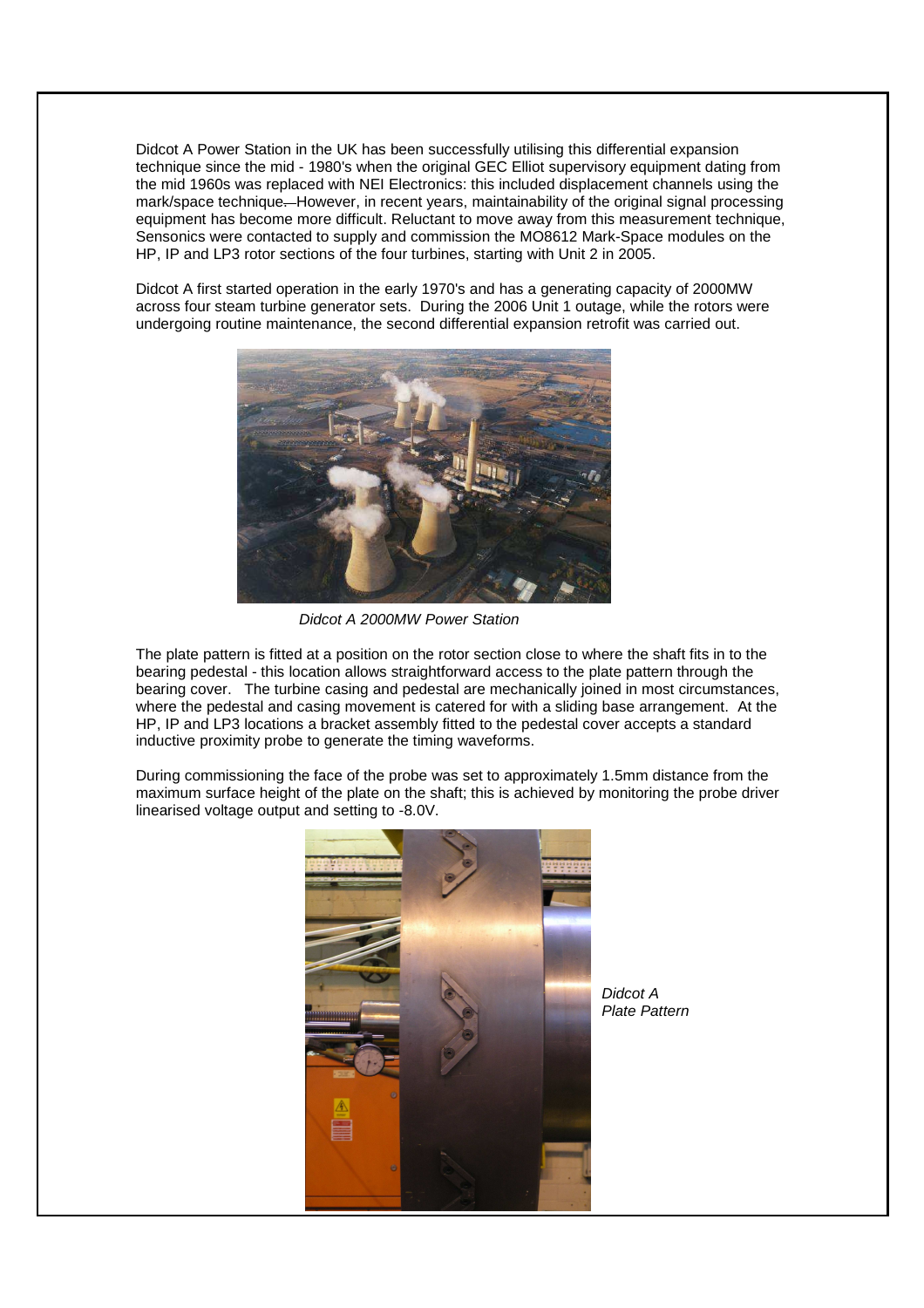Provided the plate height produces a transition of greater than 2.5 mm on rotation of the shaft, the proximity probe will provide a clean square wave signal between -8.0V and -20.0V, time modulated to the plate pattern. A typical sliding bracket arrangement is illustrated below.



Typical probe sliding bracket and clamp arrangement

Commissioning of the differential expansion measurement system is completed during barring prior to turbine run-up, at Didcot A this was carried out at a speed of 2rpm or 0.033Hz. The station provided the following measurement ranges for the HP, IP and LP3 rotor sections based on past measurement experience and calculations.

HP Differential expansion range -2.5mm (Governor end) to 10.2mm (Alternator end) IP Differential expansion range -7.6mm (Generator end) to 7.6mm (Governor end) LP3 Differential expansion range 0.0mm (Generator end) to 25.4mm (Governor end)

The total measurement range was first established at each location by moving the probe in the bracket to each extremity of the plate pattern, the probe was then set to the centre of this range. To calibrate, the probe was first moved in the sliding bracket arrangement 50% of the required measurement range to the low end and the MO8612 commissioning software used to capture the timing waveform for this measurement point, -2.5mm for the HP rotor. A dial test indicator was then used to move the probe to the high end of the range (to an accuracy of 100um), +12.7mm travel for the HP; again the MO8612 mark-space unit captured the timing waveform for this measurement point. The module then calculated the required offset and slope to perform the measurement at any point in the set range.